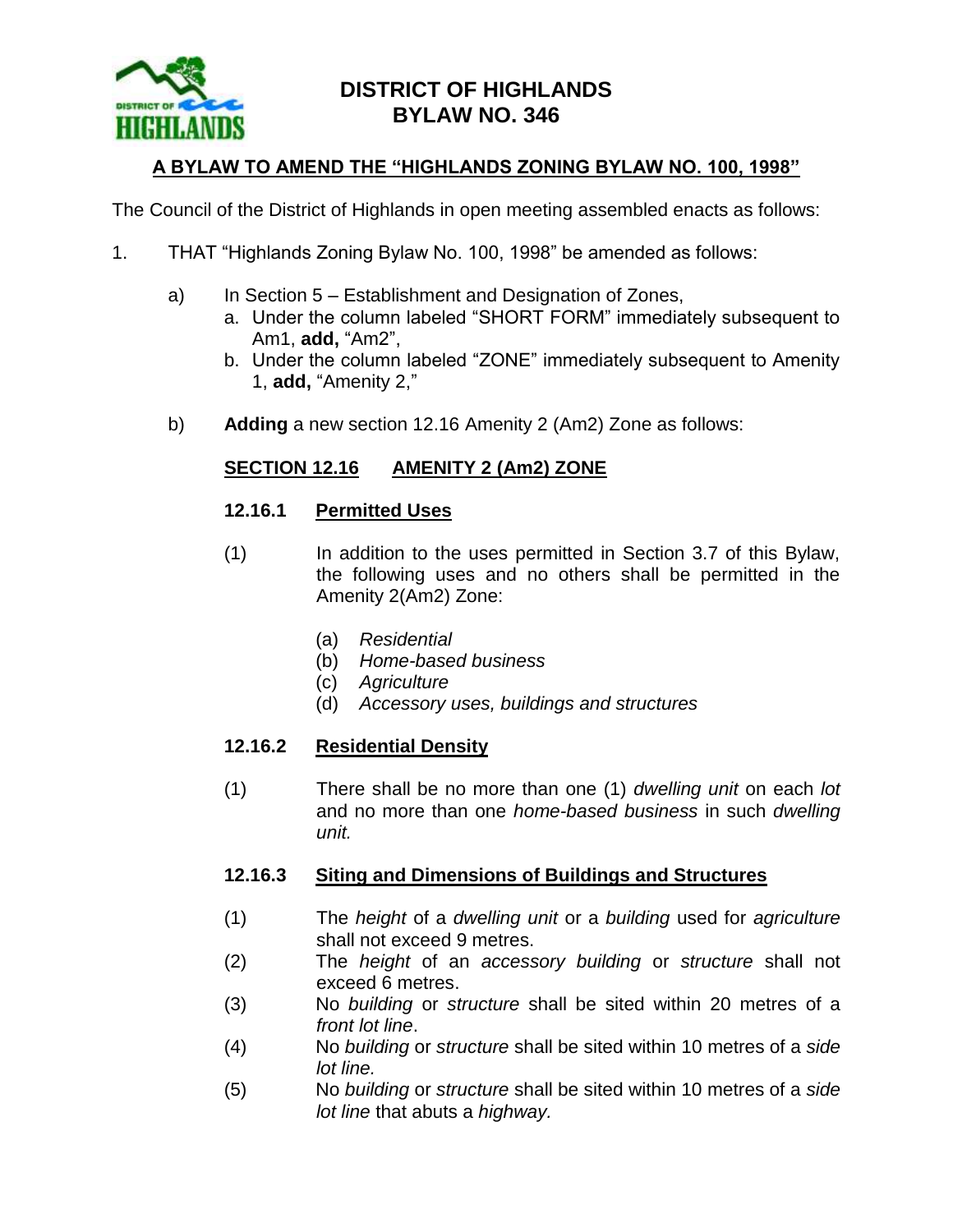- (6) No *building* or *structure* shall be sited within 10 metres of a *rear lot line.*
- (7) The total *floor area* of a *dwelling unit* shall not exceed 375 square metres.
- (8) The total *floor area* of all *accessory buildings* including *buildings* used for *agriculture* on a *lot* shall not exceed 275 square metres and no single *accessory building* or *building* used for *agriculture* shall exceed 100 square metres in *floor area.*

# **12.16.4 Subdivision Density and Lot Area Requirements**

- (1) No *lot* having an area less than 12 hectares (30 acres) may be created by subdivision.
- (2) Despite Section 12.16.4(1), if the amenities described in Section 12.16.4(3) of this Bylaw are provided, **Lot C, Sections 30 and 74, VIP76070** if within the Am2 Zone, may be subdivided into a maximum of 13 *residential lots* provided that no *lot* shall have an area less than 1 hectares (2.47 acres).
- (3) The Lands shown on Schedule "A" to Bylaw 346 may be subdivided into a maximum number of *residential lots* and the prescribed *lot* area specified in section 12.16.4(2) of this Bylaw if the following amenities are first provided:
	- i. Subdivision and transfer to the Capital Regional District of approximately 16.4 hectares of land to be used for regional park and trail purposes, generally shown outlined in bold on Schedule "B" to Bylaw 346, such approximate land area to be confirmed in detail by way of a legal survey prior to final subdivision approval by and as agreed upon by the District of Highlands, the Capital Regional District, and the property owner; and
	- ii. The payment of \$75,000 to the District to be placed in a Reserve Fund established by Council for the purpose of building a community centre/hall.
	- iii. The payment of \$25,000 to the District to be placed in a Reserve Fund established by Council for the purpose of Community Gardens and related appurtenances that shall include:
		- o A water well for the purposes of providing water for the Community Garden;
		- o Fencing adequate to protect the Community Garden from deer;
		- o A shed, adequate to store and protect from the environment and trespassers, a pump for the well and gardening equipment all for the Community Garden;
		- o Leveling and gravel surfacing for a parking area for users of the Community Garden.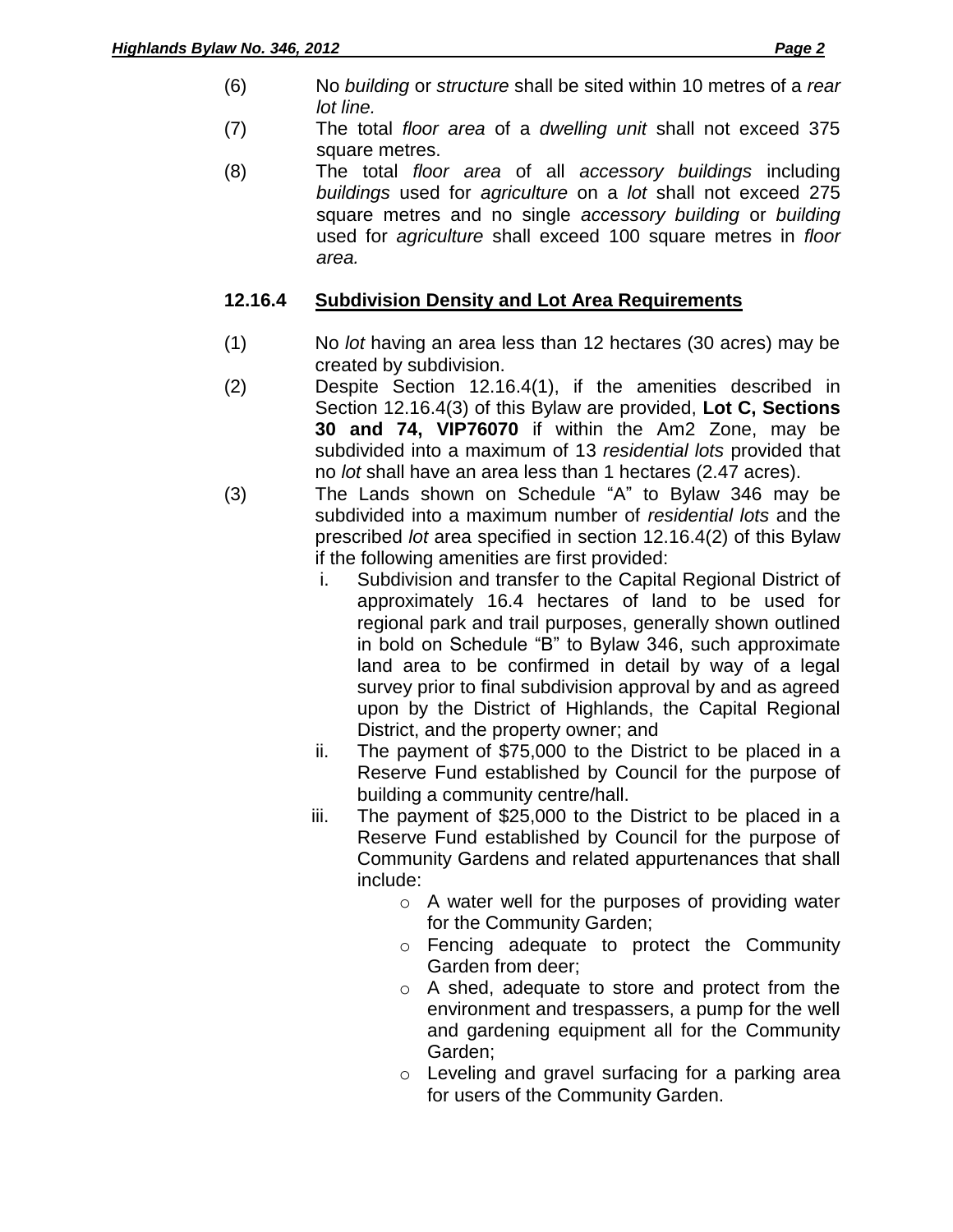#### *Highlands Bylaw No. 346, 2012 Page 3*

- 2. THAT "Highlands Zoning Bylaw No. 100, 1998" be amended by **changing**  Schedule A (Zoning Map) to Bylaw 100 to designate Lot C, Sections 30 and 74, VIP 76070 shown outlined in bold on Schedule "A" to Bylaw 346, from Greenbelt 2 (GB2) Zone and Rural Residential 4 (RR4) Zone to Amenity 2 (Am2) Zone.
- 3. This Bylaw may be cited for all purposes as "Highlands Zoning Bylaw, 1998, Amendment No. 33, (Amenity 2 Zone – (Lot C, Section 74)) Bylaw No. 346, 2012."

| <b>READ A FIRST TIME THIS</b>  | 4 <sup>th</sup> | DAY OF | <b>JUNE, 2012</b> |
|--------------------------------|-----------------|--------|-------------------|
| <b>READ A SECOND TIME THIS</b> | 4 <sup>th</sup> | DAY OF | <b>JUNE, 2012</b> |
| PUBLIC HEARING HELD THIS       | $18^{th}$       | DAY OF | <b>JUNE, 2012</b> |
| <b>READ A THIRD TIME THIS</b>  | $18^{th}$       | DAY OF | <b>JUNE, 2012</b> |
| <b>ADOPTED THIS</b>            | $18^{th}$       | DAY OF | <b>JUNE, 2012</b> |

\_\_\_\_\_\_\_\_\_\_\_\_\_\_\_\_\_\_\_\_\_\_\_\_ \_\_\_\_\_\_\_\_\_\_\_\_\_\_\_\_\_\_\_\_\_\_\_\_\_\_\_\_\_ MAYOR CORPORATE OFFICER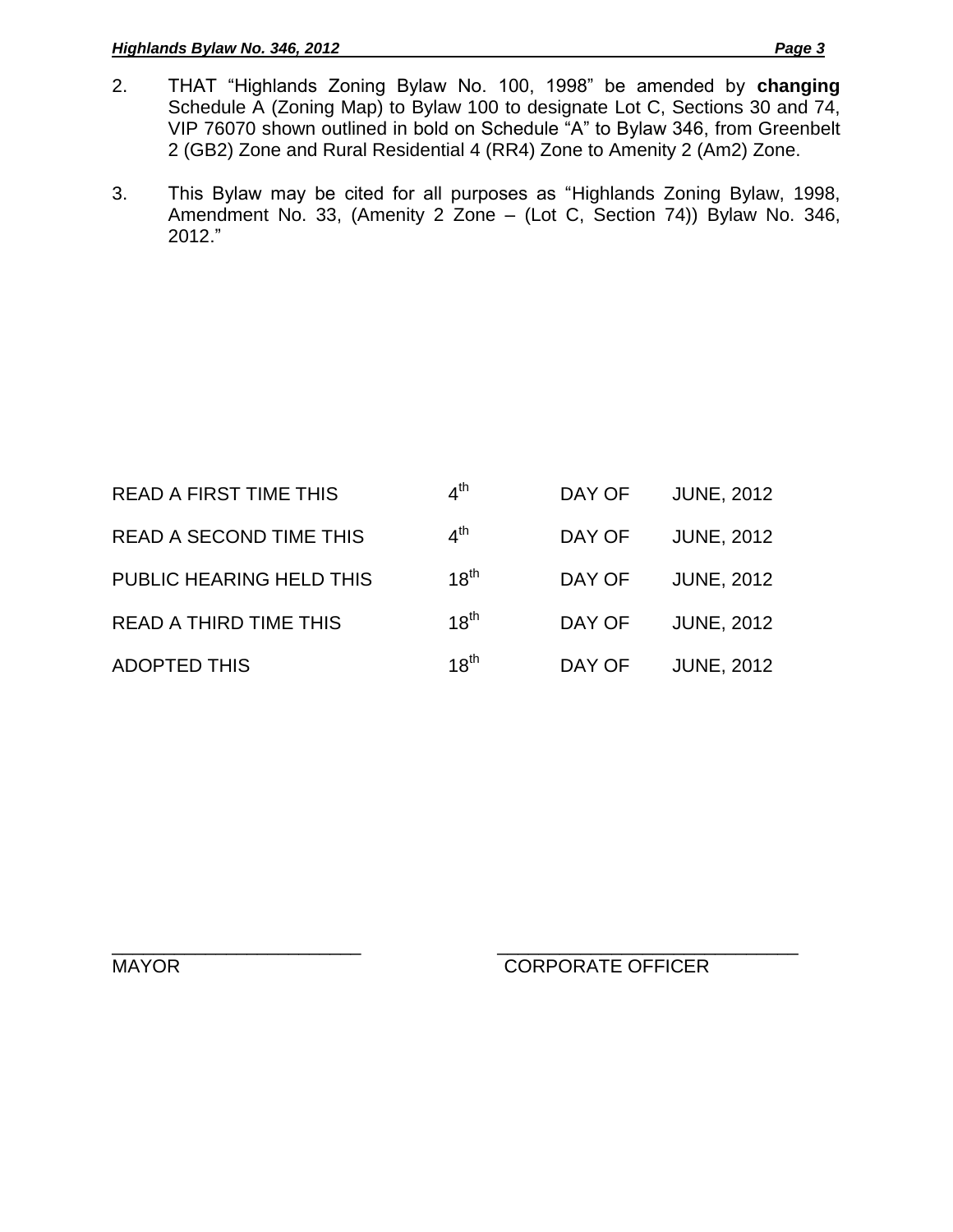

**Schedule "A" to Bylaw 346**